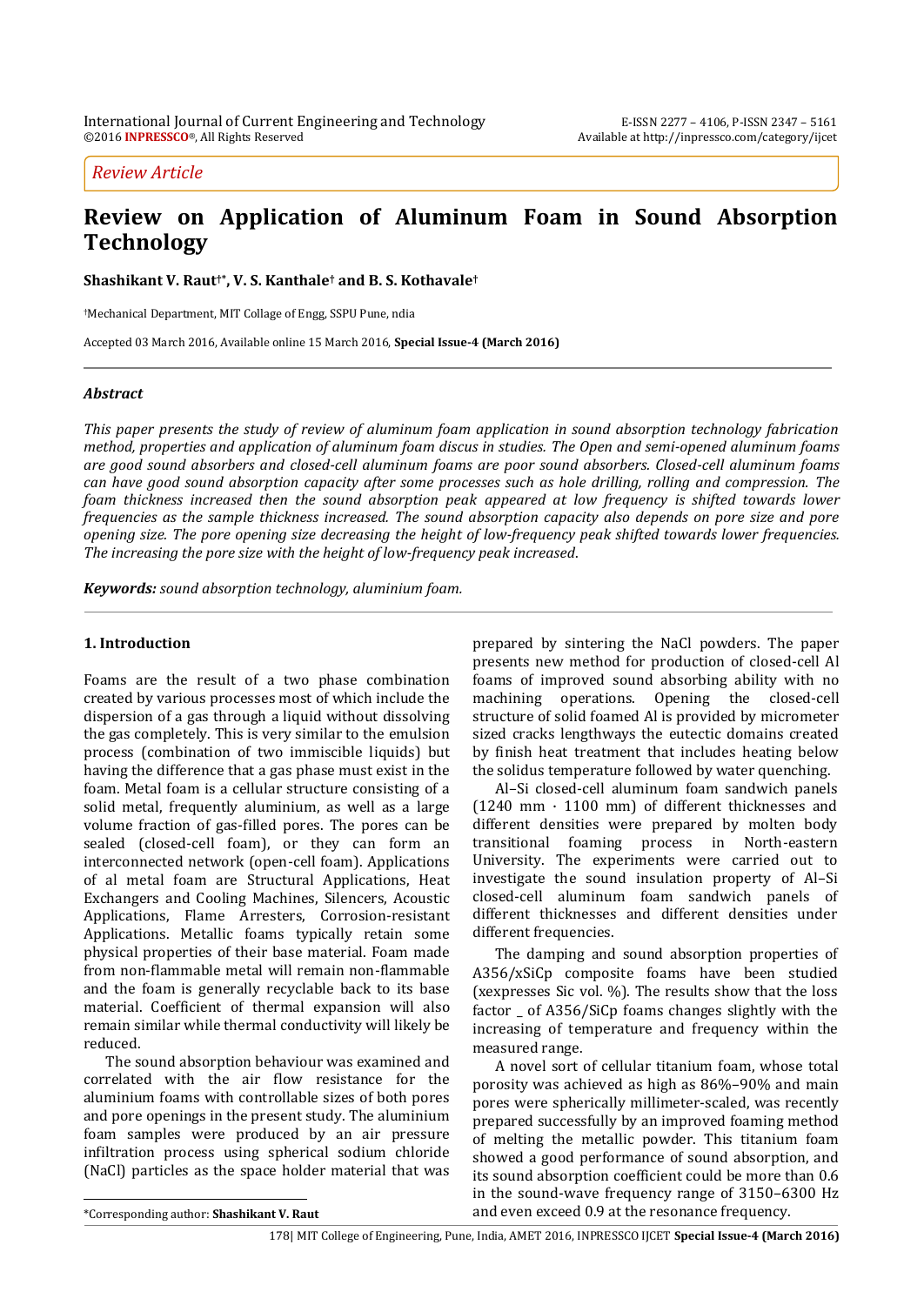The sound absorption behaviour of the open-celled Al foams manufactured by the infiltration process, and the mechanisms involved. The foams show a significant improvement in sound absorption compared with close-celled Al foams, because of their high flow resistance.

A methodology is proposed for designing porous fibrous material with optimal sound absorption under set frequency bands. The material is assumed to have a rigid frame and a hexagonal arrangement of fibres.

The studies investigate the compressive behavior of aluminum composite. The results show that the quasistatic stress–strain (σ–ε) curves of the Al composite were similar to that of Al foams. The ideal energy absorption efficiency of the composites was higher than those of Al foams.

AFS panels are new class of flat structures, of two aluminum layers with core made by foamed aluminum. Their better combination of properties, arising from the metallic nature of the matrix and from the porosity behavior of the foam core, guarantees high specific stiffness, thermal and acoustical isolation and vibration damping.

The Aluminum foams produced by powder metallurgical route present an initial anisotropic– semisolid expansion that detrimental effect on the foam ability and the subsequent quality of the final cellular structure. It is based on use of heat treatments below the solidus temperature, and has been tested in AlSi10 (0.8 wt. %TiH2).

#### **2. Aluminum metal foam**

Metal foams became an attractive research field both from the scientific and industrial applications points of view. The Closed-cell metal foams of particular aluminum alloy (Al-alloy) ones can be used as lightweight, energy-absorption and damping structures in different industrial sectors. Al-alloys are low density, high ductility, high thermal conductivity and competitive cost. Metallic foams of aluminum, offer a great potential for applications in the automotive industry. Foams are light weight, energy absorbing and incombustible and have good sound absorbing properties. Other applications are engineering, building, household goods and the chemical industry.



**Fig .1** Metal foam

A foaming agent is a material that facilitates formation of foam such as a surfactant or a blowing agent. A surfactant, when present in small amounts, reduces surface tension of a liquid. A blowing agent is a gas that forms the gaseous part of the foam. There are two main types of blowing agents: gases at the temperature that the foam is formed, and gasses generated by chemical reaction. Blowing agents that produce gas via chemical reactions include baking powder, azodicarbonamide, titanium hydride, and andisocyanates.

## **3. Properties**

Aluminium foams are isotropic porous materials with several unusually properties that make them especially suited for some applications. Due to their low densities between 0.3 g/cm3 and 0.8 g/cm3 the foams can float in water. Foams exhibit a reduced conductivity for both heat and electricity. The strength is lower than conventional dense aluminium and declines with decreasing density. Foams are stable at temperatures up to the melting point. They are incombustible and non-toxic. In most foam production technologies the properties can be varied over a wide range by controlling the production parameters. Due to their cellular structure foams behave differently in testing when compared to conventional metal. Therefore conventional testing methods cannot be used, for example tensile testing.

### **4. Fabrication method**

During the last ten years technologies has been developed for the production of metallic foams or similar porous metal structures. It has to be stressed to be mentioned that only some of these processes will be suited for the production of aluminium foams. The basically technologies can be divided into those that start with the liquid metal or with a metal powder.

# *4.1 Foams made from metallic melts (LM foams)*

All these methods start with the melting of the metal that will be foamed.

### *a) Foaming Melts by Gas Injection*

The first manufacturing method of foaming aluminum and aluminum alloy melts is based on gas injection.





In this process, Sic, aluminum oxide or magnesium oxide particles are used to the liquid metal and adjust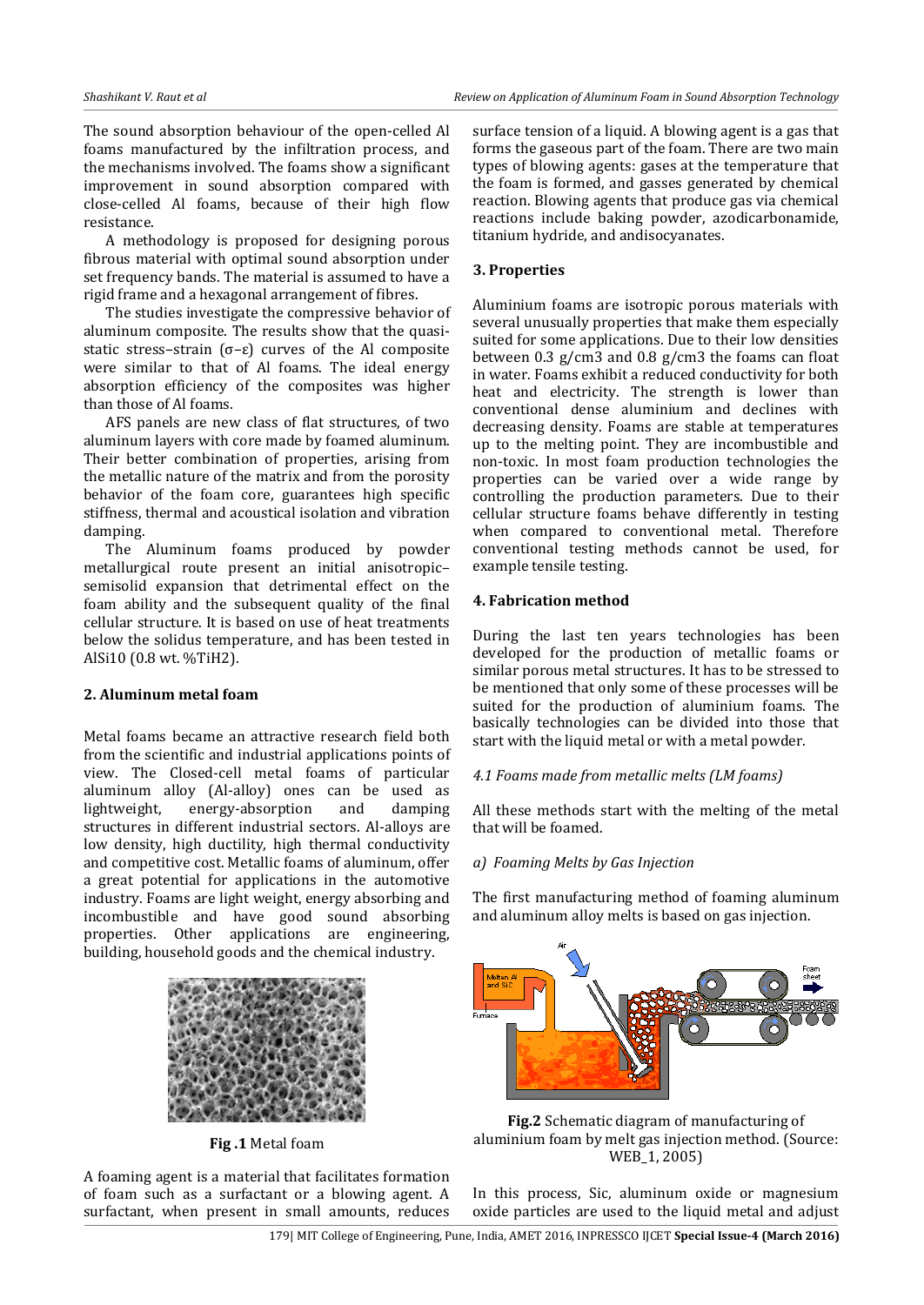its foaming properties because liquid metals cannot easily be foamed by bubbling air through. The method is shown schematically in Figure 2. The volume fraction of particles varies from 10% to 20%, and the mean size of the particles range 5 μm and 20 μm. In this process the production of closed-cell foams of 1 m wide to 0.2 m thick slabs with diameters rang 5 mm and 20 mm and the foam relative densities between 0.03-0.1.

#### *b) Foaming Melts with Blowing Agents*

In this method add blowing agent into the melt. The blowing agent decomposes under influence of heat and releases gas. The method is shown schematically in Figure 3. The first stage of the foam production about 1.5 wt. % calcium metals adds to the aluminum melt at 680 °C. Titanium hydride is add in an amount typically 1.6 wt. %. The blowing agent according to the following reaction:

TiH2 (s)  $\rightarrow$  Ti (s) + H2 (g)

The melt starts to expand slowly and suddenly fills the foaming vessel. The foaming process can take 15 min. cooling the vessel below the melting point of the alloy, the liquid foam turns into solid aluminum foam.



**Fig.3** The process steps of aluminium foam forming by gas releasing agent, Alporas process. (Source: Banhart 2000a)

#### *4.2 Foams made from metal powders (PM foams)*

The process starts with the mixing of metal powders, alloy powders and metal powder blends with a powdered blowing agent.



**Fig.4** Foaming from powder compacts process. (Source: Baumgärtner et al. 2000)

The Foaming agent decomposes and the material expands by released gas forces in heating process (350 oC– 450 oC) thus a highly porous structure is formed. The mixture of powders, metal powder and foaming agent, is cold compacted to give solid metal material containing a dispersion of powdered foaming agent. When this solid was heated to the metal melting temperature, the foaming agent decomposes release gas into the molten metal and creates the foam. The method is shown schematically in Figure 4.

#### **5. Sound Absorption**

The sound travels through a medium; its intensity varies with distance. The sound pressure is reduced by the spreading of the wave. The combined effect of scattering and absorption is called attenuation (Brown 2000). The combination of fluctuations in pressure and velocity can be used to form a measure of sound power. Sound-absorbing materials such as absorbent ceiling panels, carpeting on the floor, and drapes or special absorbent wall coverings, are commonly used in industry to reduce noise for which the sound waves are reflected, absorbed and transmitted when they hit a hard surface (Figure 5).



**Fig.5** Sound absorption and reflection of a material

The sound absorption coefficient is a measure of the proportion of the sound striking a surface, which is absorbed by that surface, and is usually given for a particular frequency. Thus, a surface which would absorb 100% of the incident sound would have a sound absorption coefficient of 1.00. The sound absorption coefficients of commonly used materials are listed in table 5.2 (Brown 2000).

**Table.1** Sound absorption coefficient of some selected materials measured at 500 Hz (Source: Brown 2000)

| <b>Material</b>                      | <b>Sound absorption</b><br>coefficient, $(\alpha)$ |
|--------------------------------------|----------------------------------------------------|
| Plaster walls                        | $0.01 - 0.03$                                      |
| Unpainted brickwork                  | $0.02 - 0.05$                                      |
| Painted brickwork                    | $0.01 - 0.02$                                      |
| 3 mm plywood panel                   | $0.01 - 0.02$                                      |
| 6 mm porous rubber sheet             | $0.1 - 0.2$                                        |
| 12 mm fibreboard on battens          | $0.3 - 0.4$                                        |
| 25 mm wood wool cement<br>on battens | $0.6 - 0.07$                                       |
| 50 mm slag wool or glass silk        | $0.8 - 0.9$                                        |
| Hardwood                             | 0.3                                                |

#### **6. Application**

Metallic foams are the combinations of unique physicochemical as well as mechanical properties. The